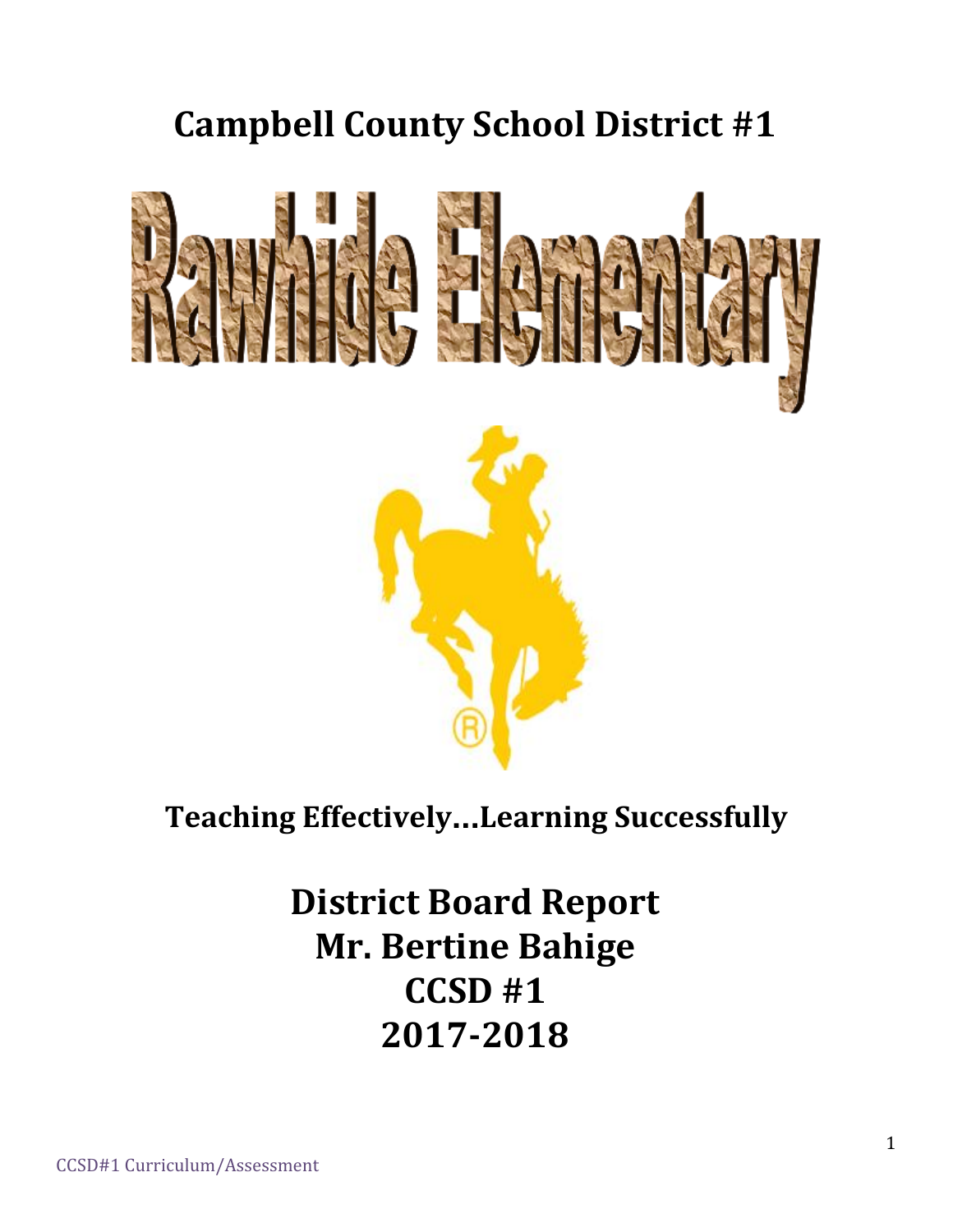## **School Strategic Goals**

- **● Goal 1: Improve Student Achievement.**
	- Students will demonstrate proficiency or growth as measured by district assessments.
	- Grade levels will exceed the state average in content areas measured by the Wyoming state Assessment.
	- Rawhide will improve student achievement through **data driven** conversation anchored on productive PLCs (Professional Learning Communities).
- **● Goal 2: Support Student and Staff Well - Being.**
	- Rawhide will provide comprehensive programs and services to support students in social, emotional, and physical well - being through the implementation of the SECOND STEP & PBIS initiatives and other related district services.
	- The district will provide wellness programs and services to support all staff.
	- Rawhide will promote wellness programs and services to support all staff.

## **School Demographics**

#### **Workforce**

| <b>Staff</b>     |    | 2015-2016   2016-2017   2017-2018 |    |
|------------------|----|-----------------------------------|----|
| <b>Certified</b> | 35 | 25                                | 26 |
| FSP              | 25 |                                   | 20 |

#### **Enrollment**

| Oct. 1, 2015   | Grade        | $\bf K$ |    |                | 3  | 4  | 5  | b           |   | -8                | 9            | 10 |    | 12 | <b>Total</b> |
|----------------|--------------|---------|----|----------------|----|----|----|-------------|---|-------------------|--------------|----|----|----|--------------|
|                | <b>Total</b> | 88      | 33 | 44             | 38 | 27 | 29 | 31          | X | $\mathbf{v}$<br>л | X            | X  |    | X  | 290          |
| Oct. 1, 2016   | Grade        | K       |    | $\overline{2}$ | 3  | 4  | 5  | 6           | 7 | 8                 | 9            | 10 | 11 | 12 | <b>Total</b> |
|                | <b>Total</b> | 36      | 34 | 25             | 39 | 28 | 27 | 26          | X | X                 | X            | X  | X  | X  | 215          |
| <b>Current</b> | Grade        | K       |    | $\mathbf{2}$   | 3  | 4  | 5  | $\mathbf b$ | 7 | 8                 | 9            | 10 | 11 | 12 | <b>Total</b> |
| 2017           | <b>Total</b> | 55      | 24 | 37             | 34 | 41 | 29 | 26          | X | X                 | $\mathbf{X}$ | X  | X  | X  | 246          |

#### **Subgroups**

|                     |                            |               | 2014-2015       |              | 2015-2016     |                 |              | 2016-2017     |                 |              |
|---------------------|----------------------------|---------------|-----------------|--------------|---------------|-----------------|--------------|---------------|-----------------|--------------|
| <b>Category</b>     |                            | <b>School</b> | <b>District</b> | <b>State</b> | <b>School</b> | <b>District</b> | <b>State</b> | <b>School</b> | <b>District</b> | <b>State</b> |
| Gender              | Female                     | 50.4%         | 48%             | 48%          | 49.6%         | 48%             | 48%          | 47.7%         | 52%             | 48%          |
|                     | Male                       | 49.6%         | 52%             | 52%          | 50.4%         | 52%             | 51%          | 52.3%         | 48%             | 52%          |
| <b>IEP</b>          |                            | 13.9%         | 13%             | 14%          | 13.9%         | 14%             | 13%          | 15.6%         | 14%             | 13%          |
| <b>Free/Reduced</b> |                            | 62.1%         | 36%             | 38%          | 66.1%         | 36%             | 35%          | 71.9%         | 38%             | 35%          |
| <b>Mobility</b>     |                            | 21.03%        | 13%             | <b>NA</b>    | 22.03%        | 16%             | <b>NA</b>    | 21.08%        | 15%             | <b>NA</b>    |
| <b>ELL</b>          |                            | 34.2%         | 3%              | 4%           | 35.1%         | $5\%$           | $4\%$        | 35.7%         | $5\%$           | $4\%$        |
| Ethnicity           | <b>Native</b><br>American  | 2.6%          | 2%              | 3%           | 2.6%          | 2%              | 3%           | 1.8%          | 2%              | 3%           |
|                     | Asian                      | .70%          | 1%              | 1%           | .70%          | 1%              | 1%           | .90%          | 1%              | 1%           |
|                     | <b>Black</b>               | 1.5%          | $1\%$           | $1\%$        | 1.5%          | $1\%$           | $1\%$        | 1.4%          | $1\%$           | $1\%$        |
|                     | Hispanic                   | 32.8%         | 11%             | 13%          | 32.8%         | 11%             | 14%          | 33.9%         | 11%             | 15%          |
|                     | Pacific<br><b>Islander</b> | .70%          | $0\%$           | $0\%$        | .70%          | $0\%$           | 0%           | .90%          | 0%              | $0\%$        |
|                     | White                      | 95.3%         | 85%             | 79%          | 95.3%         | 96%             | 78%          | 61.1%         | 85%             | 81%          |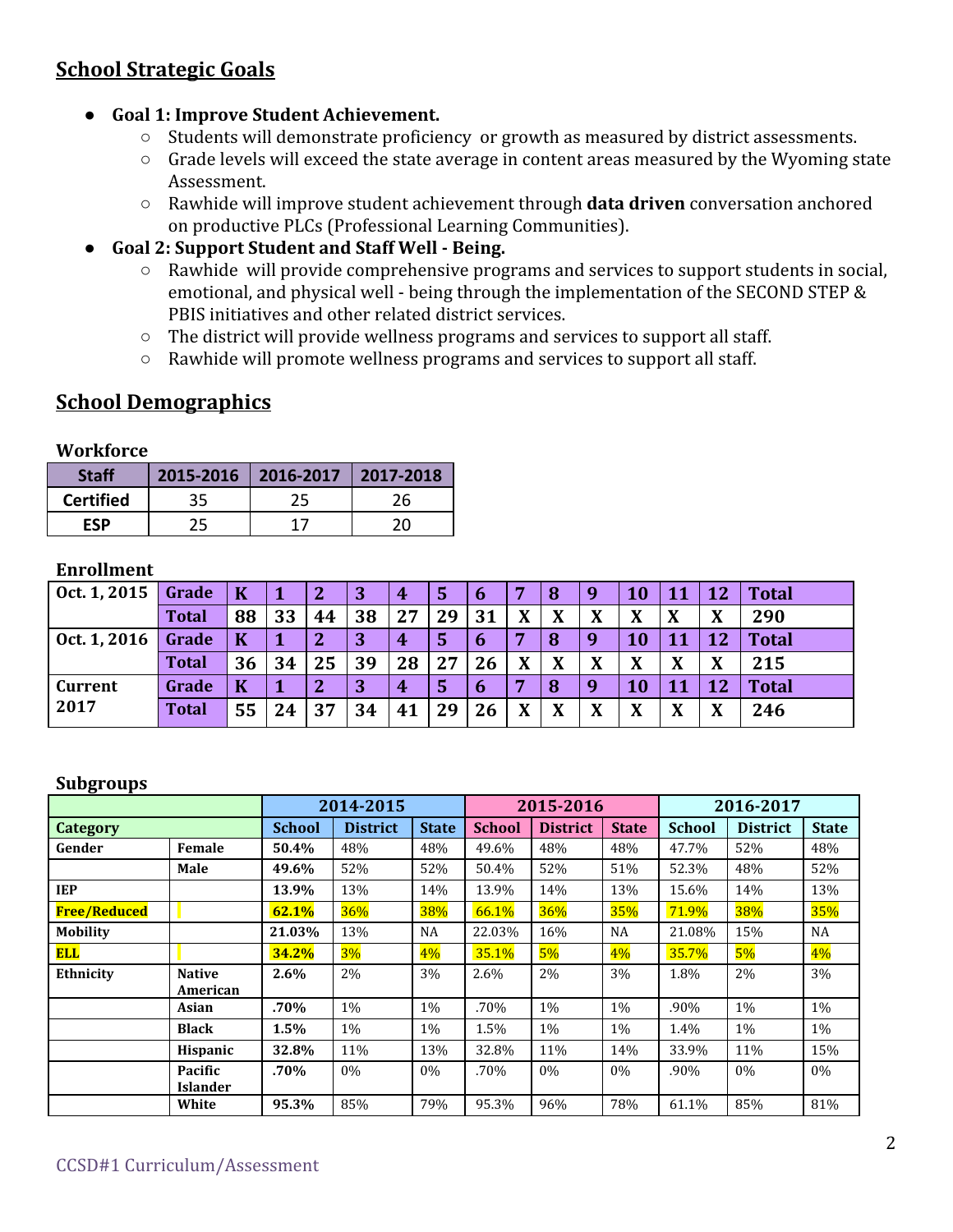#### **Demographic Discussion Points**

- **● Rawhide Elementary school is a Title 1 school that houses the District ESL & DLI programs.**
- **● Rawhide Free & Reduced Population has grown for the past few years.**
- **● Rawhide Mobility rate has been around 22% for the past three years.**

#### **School Measurable Objective #2 - Results Based on Student Achievement on the School's Strategic Plan**

- School grade levels will exceed the state average in content areas as measured by Wyoming's state assessment.
- Improvement in 4th grade in reading and math was impressive.
- Improvement in 5th grade reading was also impressive given the number ELL students present in this grade.

|             |       |         | <b>School</b>                         | <b>District</b>                       | <b>State</b>                                 |
|-------------|-------|---------|---------------------------------------|---------------------------------------|----------------------------------------------|
| School Year | Grade | Subject | Percent<br>Proficient and<br>Advanced | Percent<br>Proficient and<br>Advanced | Percent<br><b>Proficient and</b><br>Advanced |
| 2016-17     | 03    | Math    | 26.32%                                | 46.57%                                | 51.73%                                       |
| 2016-17     | 03    | Reading | 27.03%                                | 56.26%                                | 58.65%                                       |
| 2016-17     | 04    | Math    | 37.93%                                | 56.77%                                | 57.76%                                       |
| 2016-17     | 04    | Reading | 39.29%                                | 61.41%                                | 63.66%                                       |
| 2016-17     | 04    | Science | 24.14%                                | 55.34%                                | 54.94%                                       |
| 2016-17     | 05    | Math    | 28.00%                                | 59.84%                                | 58.19%                                       |
| 2016-17     | 05    | Reading | 36.00%                                | 60.51%                                | 61.83%                                       |
| 2016-17     | 06    | Math    | 22.22%                                | 53.86%                                | 49.61%                                       |
| 2016-17     | 06    | Reading | 26.92%                                | 58.54%                                | 58.10%                                       |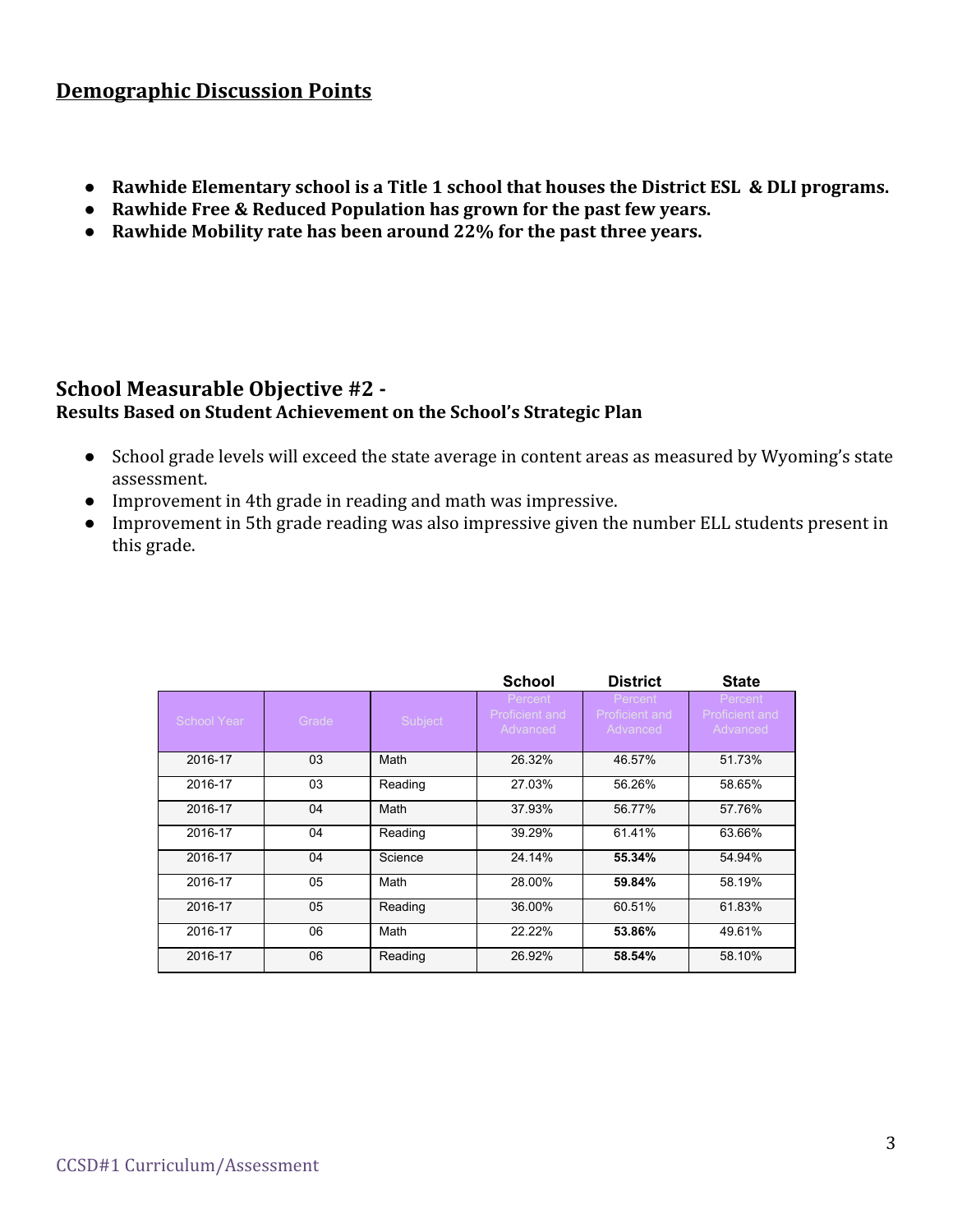

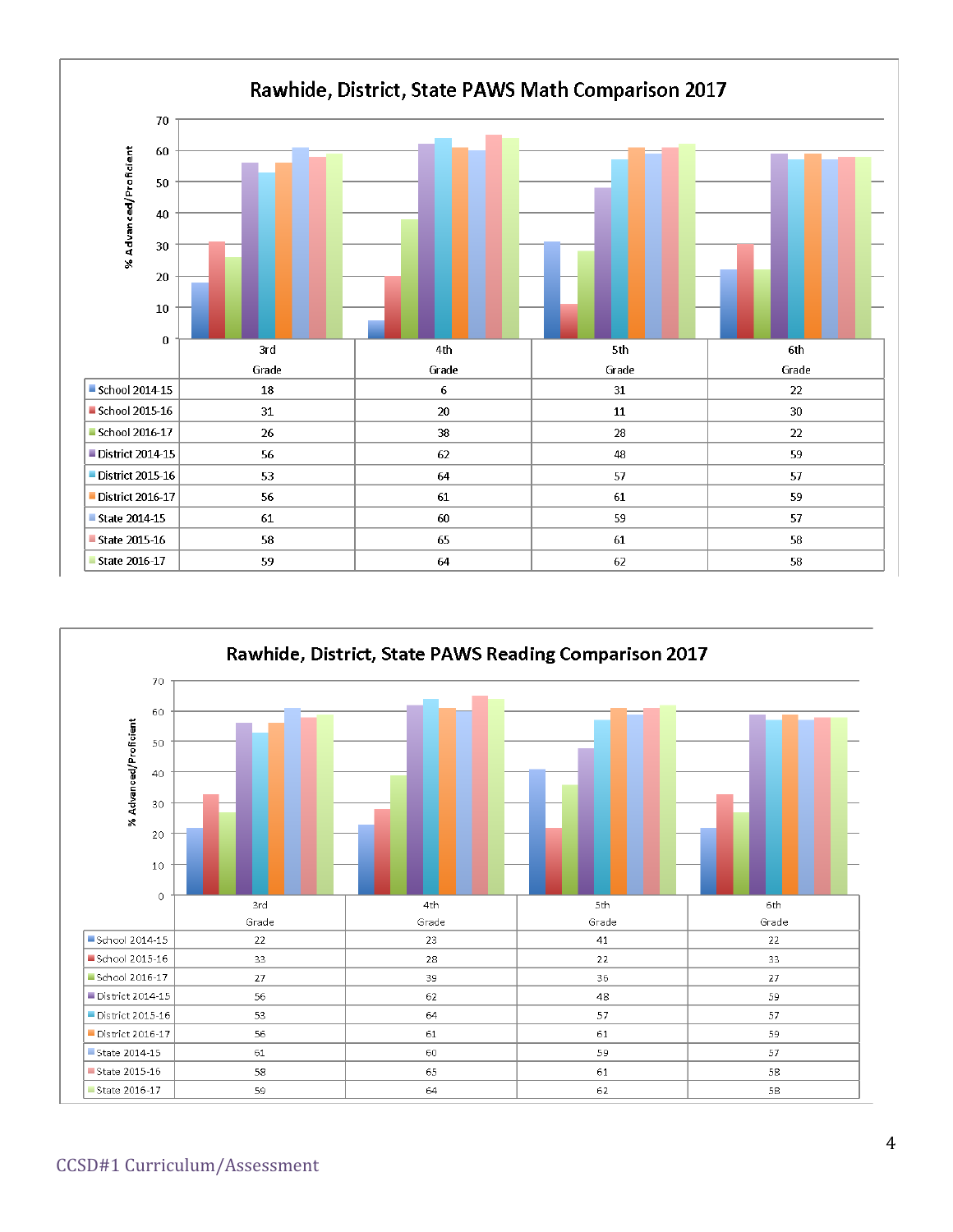

## **PAWS Discussion Points**

- **● Our 2016 -2017 Paws scores improved in grade 4 through 6.**
- **● Strong focus on priority standards and skill assessments to drive instruction**
- **● Longitudinal data in math & reading percentages continue to increase each year**
- **● In both content areas, scores vary from year to year (Current Focus: increase consistency across the board through the use of Common Formative Assessments & Data discussions in PLCs).**

|              | 2014-2015     |             |                | 2015-2016      |             | 2016-2017      |                |             |                |                |
|--------------|---------------|-------------|----------------|----------------|-------------|----------------|----------------|-------------|----------------|----------------|
| Category     |               | <b>Math</b> | <b>Reading</b> | <b>Science</b> | <b>Math</b> | <b>Reading</b> | <b>Science</b> | <b>Math</b> | <b>Reading</b> | <b>Science</b> |
|              |               | 18.87       |                |                |             |                |                | 35.2        |                |                |
| Gender       | Female        | %           | 38.46%         | 21.05 %        | 28.92%      | 38.46%         | 18.18%         | %           | 42.6%          | 19.1%          |
|              |               | 19.35       |                |                |             |                |                | 31.5        |                |                |
|              | Male          | %           | 27.12%         | 8.33%          | 17.79%      | 20.20%         | $\mathbf 0$    | %           | 41.9%          | 31.4%          |
| <b>IEP</b>   |               | 0%          | 10 %           | 0%             | 25.0%       | 13.33%         | 0              | 12 %        | 14 %           | 11 %           |
|              |               | 15.28       |                |                |             |                |                | 39.52       |                |                |
| Free/Reduced |               | %           | 25.71%         | 10%            | 21.0%       | 22.06%         | 0              | %           | 39 %           | 34.5%          |
| <b>ELL</b>   |               | 0%          | 9.52%          | *****          | 2.27%       | 9.82%          | $\Omega$       | 5.7%        | 6.2%           | 5.4%           |
|              | <b>Native</b> | 16.67       |                |                |             |                |                |             |                |                |
| Ethnicity    | American      | %           | 33.33%         | 50%            | n/a         | n/a            | n/a            | *****       | *****          | *****          |
|              | Asian         | $***$ *     | ****           | ****           | n/a         | n/a            | n/a            | *****       | *****          | *****          |
|              | <b>Black</b>  | 0%          | 0%             | ****           | n/a         | n/a            | n/a            | *****       | *****          | ******         |
|              |               | 5.88%       |                |                |             |                |                | 28.3        |                |                |
|              | Hispanic      |             | 21.88%         | 18.18%         | 5.4%        | 19.31%         | $\mathbf 0$    | %           | 29.5%          | 12.8%          |
|              | Pacific       |             |                |                |             |                |                |             |                |                |
|              | Islander      | 0%          | 0%             | 0%             | n/a         | n/a            | n/a            | ****        | ****           | ****           |
|              |               | 27.14       |                |                |             |                |                |             |                |                |
|              | White         | %           | 38.57%         | 11.11 %        | 33.69%      | 35.96%         | 14.29%         | 38.2%       | 39.5%          | 21.4%          |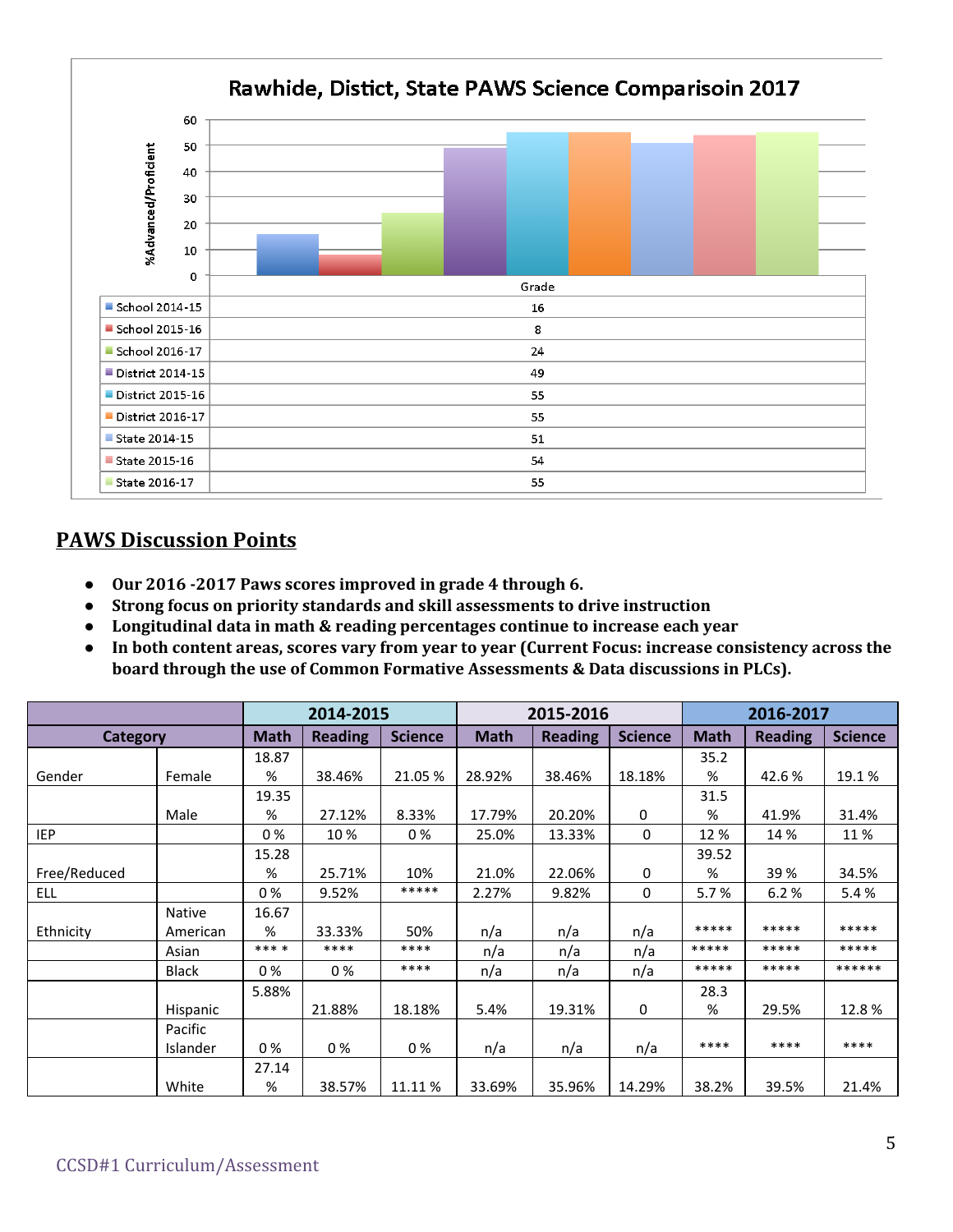## **PAWS Subgroup Proficiencies**

#### **PAWS Subgroup Discussion Point**

#### **School Measurable Objective #1**

**- Results Based on Student Achievement on the School's Strategic Plan**

- **●** English Language Learners (ELLs) have performed fairly well across the board due to our PD focused on targeted interventions and data analysis during PLCs.
- Strong Collaboration between classroom teacher and ESL teacher with a strong support of the inclusion model.( providing a lot of support within the classroom environment)



#### **Spring MAP Assessment-Status**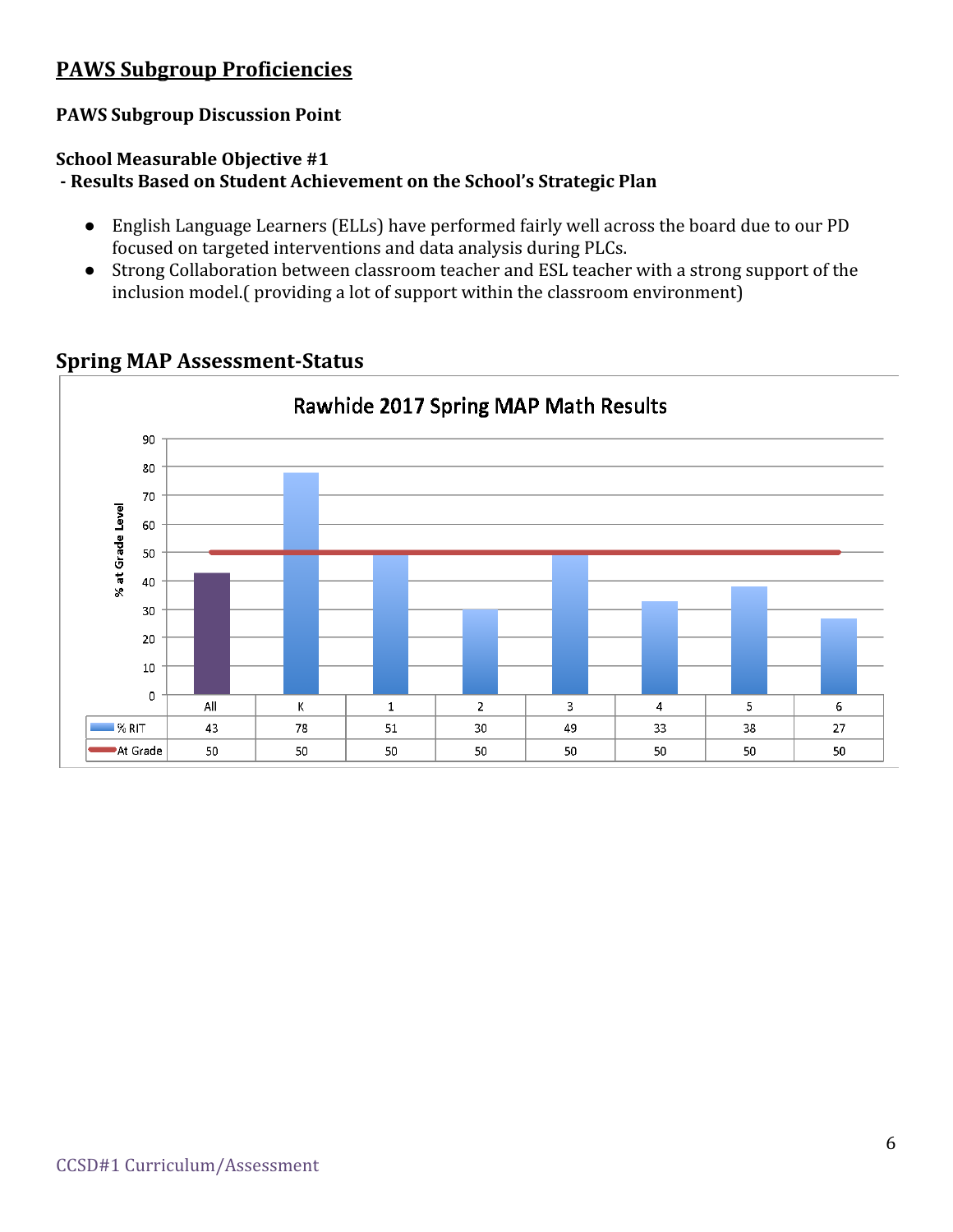



#### **MAP Status Discussion Points**

- Rawhide MAP scores show growth in reading across the board, especially in Kindergarten and 4th grade.
- This is a result of the strong focus on literacy development through the curriculum office's initiative in Balanced Literacy across the board.
- Rawhide MAP scores show areas for improvement in Math and Science. These results prompted us to bring in the Add+Vantage Math Recovery system to improve our students' performance.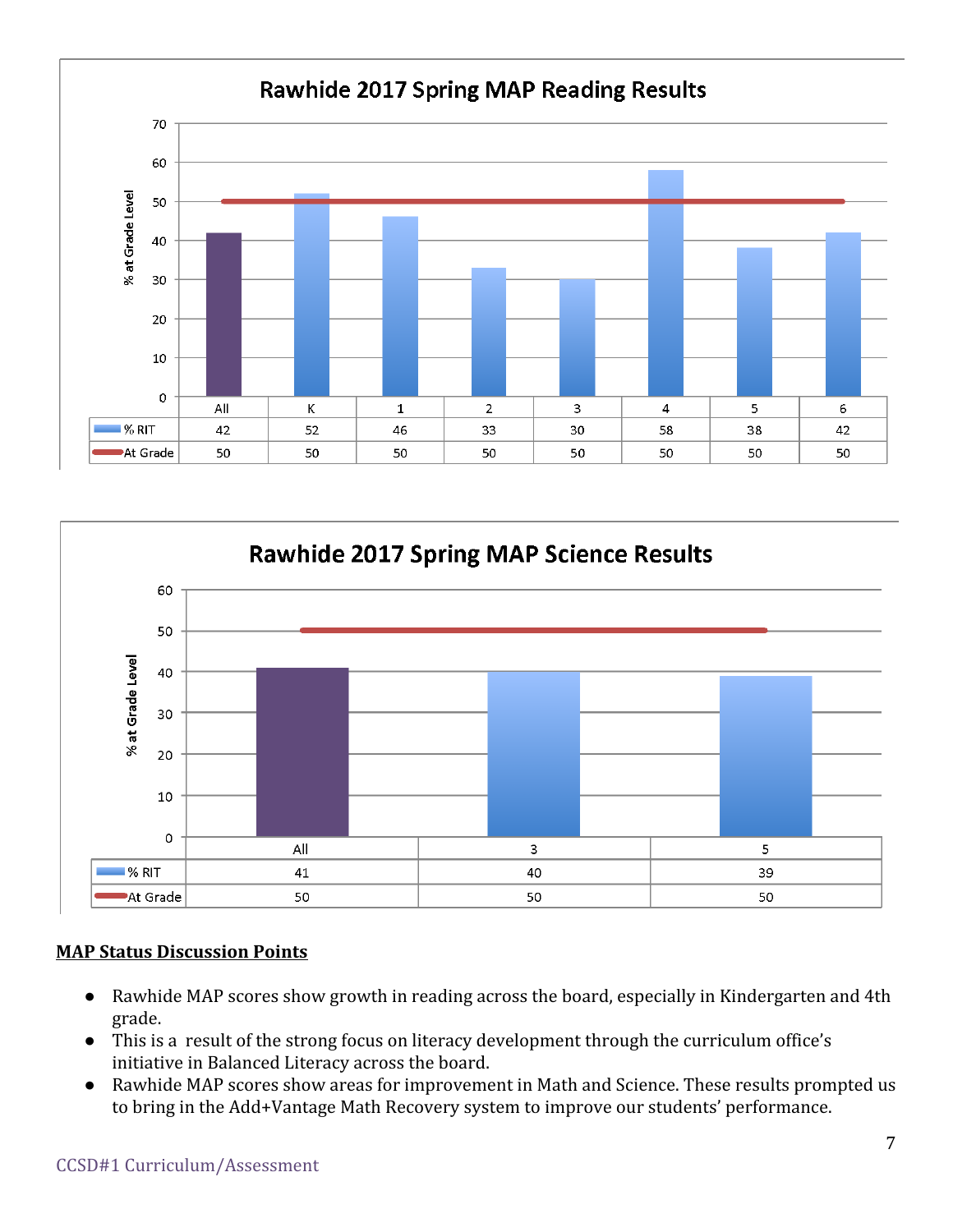#### **Spring MAP Assessment – Growth**



## **MAP Growth Discussion Points**

● The overall MAP performance for 2016 - 2017 has shown growth in both Math & Reading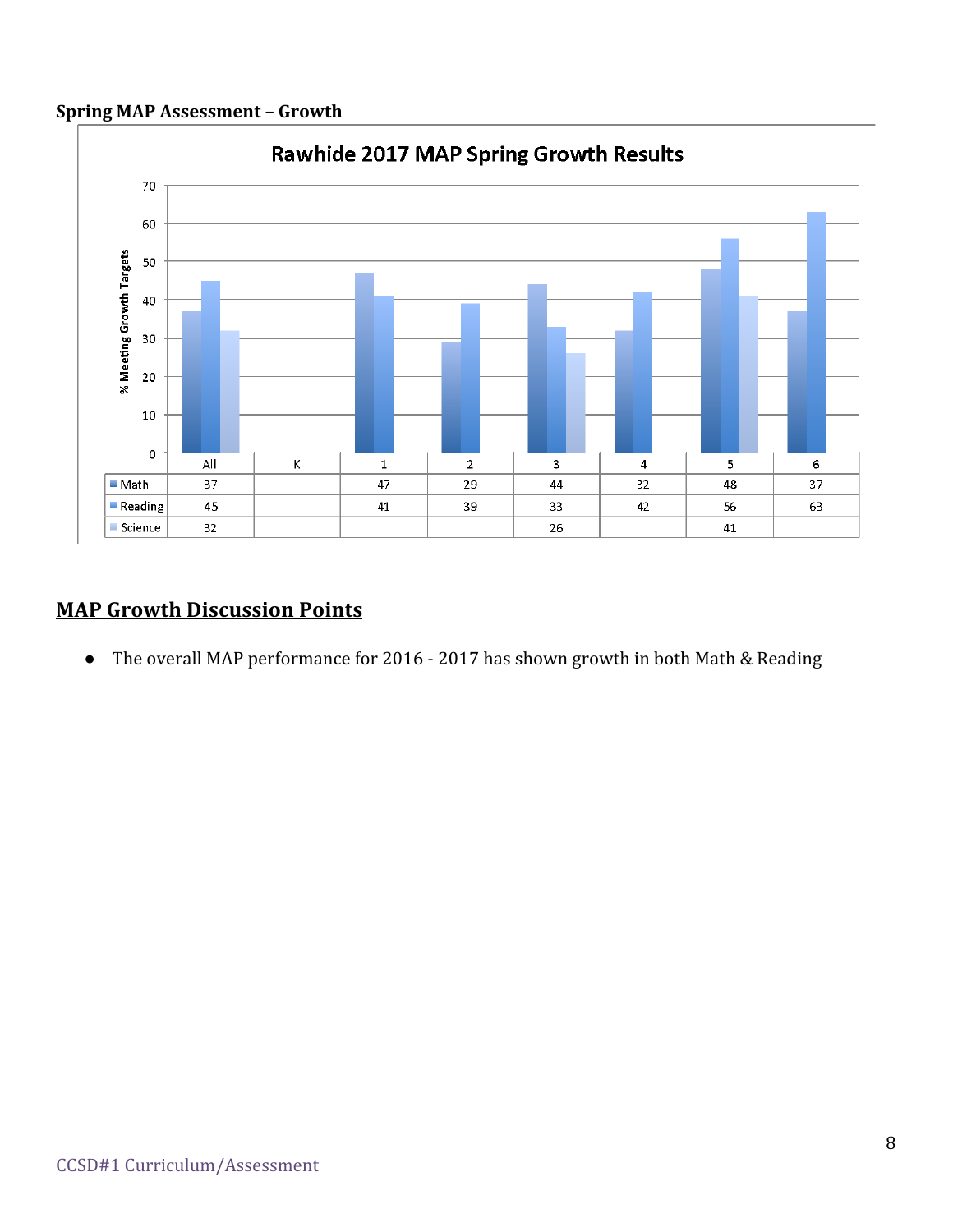## **WAEA School Performance ( Fusion Report for the past two school years)**



Confidential - This report may contain counts and percentages which would compromise student confidentiality if publicized and is intended solely for school and district administrators for reviewing WAEA School Performance Reporting.

#### 2015-16 School Performance Report For Elementary and Middle School Grades

| <b>Campbell #1</b><br><b>District Name:</b><br><b>Rawhide Elementary</b><br><b>School Name:</b><br>Grades Served: P-6<br>271<br>Enrollment: | Schools in Wyoming may fall within one of four performance levels based on<br>their pattern of performance on FOUR indicators: Achievement, Growth, Equity,<br>and Participation Rate.<br>The FOUR performance levels are:<br><b>EXCEEDING EXPECTATIONS</b><br><b>MEETING EXPECTATIONS</b><br>٠<br>PARTIALLY MEETING EXPECTATIONS<br>۴<br>NOT MEETING EXPECTATIONS<br>٠ |
|---------------------------------------------------------------------------------------------------------------------------------------------|-------------------------------------------------------------------------------------------------------------------------------------------------------------------------------------------------------------------------------------------------------------------------------------------------------------------------------------------------------------------------|
| <b>NOT MEETING EXPECTATIONS</b>                                                                                                             | (For a description of the performance levels see the end of this report.)                                                                                                                                                                                                                                                                                               |

Click this link for more information about the Wyoming Accountability in Education Act (WAEA).

|                           | <b>School Indicator Performance</b><br>Only students enrolled at the school for a full academic year were included.<br>Full Academic Year is October 1st through the midpoint of the state assessment window. |       |                             |                                                                                                                                                                                                                                                                                                                                                                                                                |  |  |  |  |  |  |
|---------------------------|---------------------------------------------------------------------------------------------------------------------------------------------------------------------------------------------------------------|-------|-----------------------------|----------------------------------------------------------------------------------------------------------------------------------------------------------------------------------------------------------------------------------------------------------------------------------------------------------------------------------------------------------------------------------------------------------------|--|--|--|--|--|--|
| Indicator                 | Category                                                                                                                                                                                                      | Score | Count of<br><b>Students</b> | <b>Description</b>                                                                                                                                                                                                                                                                                                                                                                                             |  |  |  |  |  |  |
| Growth                    | <b>Below Targets</b>                                                                                                                                                                                          | 40.0  | 74                          | Growth is a median student growth percentile (MGP) in<br>reading and math combined for all students in grades four<br>through eight as measured by the PAWS.                                                                                                                                                                                                                                                   |  |  |  |  |  |  |
| Equity                    | <b>Below Targets</b>                                                                                                                                                                                          | 38.5  | 45                          | Equity is the median student growth percentile (MGP) in<br>reading and math combined for a subgroup of students<br>who had low reading and math test scores in the prior<br>year.                                                                                                                                                                                                                              |  |  |  |  |  |  |
| Achievement               | <b>Below Targets</b>                                                                                                                                                                                          | 24 %  | 111                         | Achievement is the percent proficient or above on state<br>tests in reading, mathematics, and science.                                                                                                                                                                                                                                                                                                         |  |  |  |  |  |  |
| <b>Participation Rate</b> | Met                                                                                                                                                                                                           |       |                             | The participation rate requirement is 95%. The<br>participation rate threshold is 90%. When a school's<br>participation rate is below the requirement but at or above<br>the threshold, the school is docked one performance level.<br>When a school's participation rate is below the threshold<br>the school is considered not scorable and is assigned to<br>the not meeting expectation performance level. |  |  |  |  |  |  |

|             | Performance Categories and Associated Scores |                        |                          |  |  |  |  |  |  |
|-------------|----------------------------------------------|------------------------|--------------------------|--|--|--|--|--|--|
|             | <b>Below Targets</b>                         | <b>Meeting Targets</b> | <b>Exceeding Targets</b> |  |  |  |  |  |  |
| Growth      | < 45                                         | $>= 45$ and $< 60$     | $>= 60$                  |  |  |  |  |  |  |
| Equity      | <47                                          | $>= 47$ and $< 60$     | $>= 60$                  |  |  |  |  |  |  |
| Achievement | < 52                                         | $>= 52$ and $< 69$     | $= 69$                   |  |  |  |  |  |  |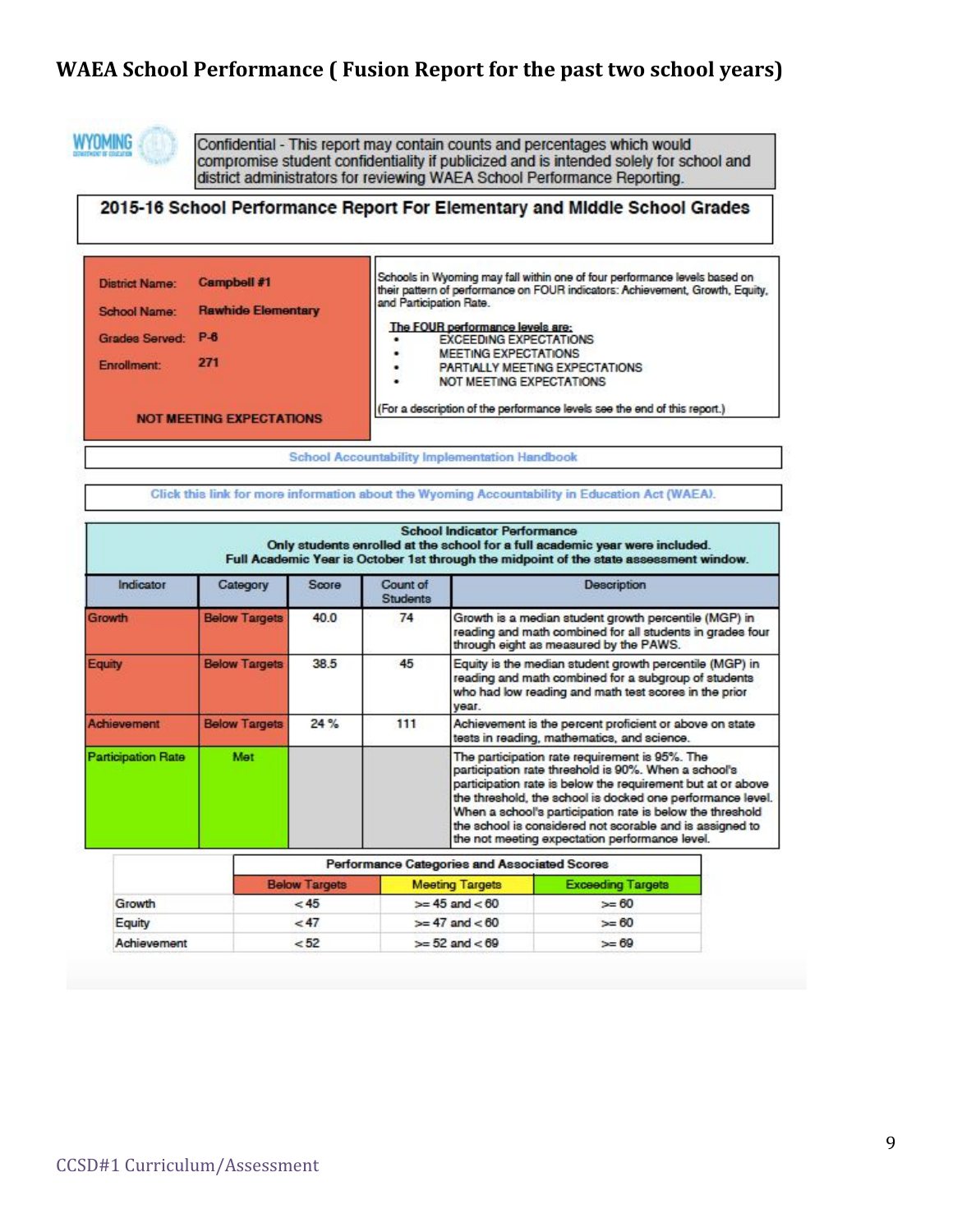

Confidential - This report may contain counts and percentages which would<br>compromise student confidentiality if publicized and is intended solely for school and district administrators for reviewing WAEA School Performance Reporting.

#### 2016-17 School Performance Report For Elementary and Middle School Grades

| <b>District Name:</b> | <b>Campbell #1</b>                    | Schools in Wyoming may fall within one of four performance levels based on<br>their pattern of performance on FOUR indicators: Achievement, Growth, Equity, |
|-----------------------|---------------------------------------|-------------------------------------------------------------------------------------------------------------------------------------------------------------|
| School Name:          | <b>Rawhide Elementary</b>             | and Participation Rate.                                                                                                                                     |
| <b>Grades Served:</b> | $K-6$                                 | The FOUR performance levels are:<br><b>EXCEEDING EXPECTATIONS</b>                                                                                           |
| Enrollment:           | 218                                   | <b>MEETING EXPECTATIONS</b><br>٠<br>PARTIALLY MEETING EXPECTATIONS<br>٠                                                                                     |
|                       |                                       | NOT MEETING EXPECTATIONS<br>٠                                                                                                                               |
|                       | <b>PARTIALLY MEETING EXPECTATIONS</b> | (For a description of the performance levels see the end of this report.)                                                                                   |

**School Accountability Implementation Handbook** 

Click this link for more information about the Wyoming Accountability in Education Act (WAEA).

| <b>School Indicator Performance</b><br>Only students enrolled at the school for a full academic year were included.<br>Full Academic Year is October 1st through the midpoint of the state assessment window. |                                  |              |                             |                                                                                                                                                                                                                                                                                                                                                                                                                |  |  |  |  |
|---------------------------------------------------------------------------------------------------------------------------------------------------------------------------------------------------------------|----------------------------------|--------------|-----------------------------|----------------------------------------------------------------------------------------------------------------------------------------------------------------------------------------------------------------------------------------------------------------------------------------------------------------------------------------------------------------------------------------------------------------|--|--|--|--|
| Indicator                                                                                                                                                                                                     | Category                         | <b>Score</b> | Count of<br><b>Students</b> | Description                                                                                                                                                                                                                                                                                                                                                                                                    |  |  |  |  |
| Growth                                                                                                                                                                                                        | <b>Meeting</b><br><b>Targets</b> | 53.0         | 72                          | Growth is a median student growth percentile (MGP) in<br>reading and math combined for all students in grades four<br>through eight as measured by the PAWS.                                                                                                                                                                                                                                                   |  |  |  |  |
| Equity                                                                                                                                                                                                        | Exceeding<br><b>Targets</b>      | 65.0         | 46                          | Equity is the median student growth percentile (MGP) in<br>reading and math combined for a subgroup of students<br>who had low reading and math test scores in the prior<br>year.                                                                                                                                                                                                                              |  |  |  |  |
| Achievement                                                                                                                                                                                                   | <b>Below Targets</b>             | 30%          | 112                         | Achievement is the percent proficient or above on state<br>tests in reading, mathematics, and science.                                                                                                                                                                                                                                                                                                         |  |  |  |  |
| <b>Participation Rate</b>                                                                                                                                                                                     | Met                              |              |                             | The participation rate requirement is 95%. The<br>participation rate threshold is 90%. When a school's<br>participation rate is below the requirement but at or above<br>the threshold, the school is docked one performance level.<br>When a school's participation rate is below the threshold<br>the school is considered not scorable and is assigned to<br>the not meeting expectation performance level. |  |  |  |  |

|             | <b>Performance Categories and Associated Scores</b> |                        |                          |  |  |  |  |  |
|-------------|-----------------------------------------------------|------------------------|--------------------------|--|--|--|--|--|
|             | <b>Below Targets</b>                                | <b>Meeting Targets</b> | <b>Exceeding Targets</b> |  |  |  |  |  |
| Growth      | < 45                                                | $>= 45$ and $< 60$     | $>= 60$                  |  |  |  |  |  |
| Equity      | < 47                                                | $>= 47$ and $< 60$     | $>= 60$                  |  |  |  |  |  |
| Achievement | < 52                                                | $>= 52$ and $< 69$     | $>= 69$                  |  |  |  |  |  |